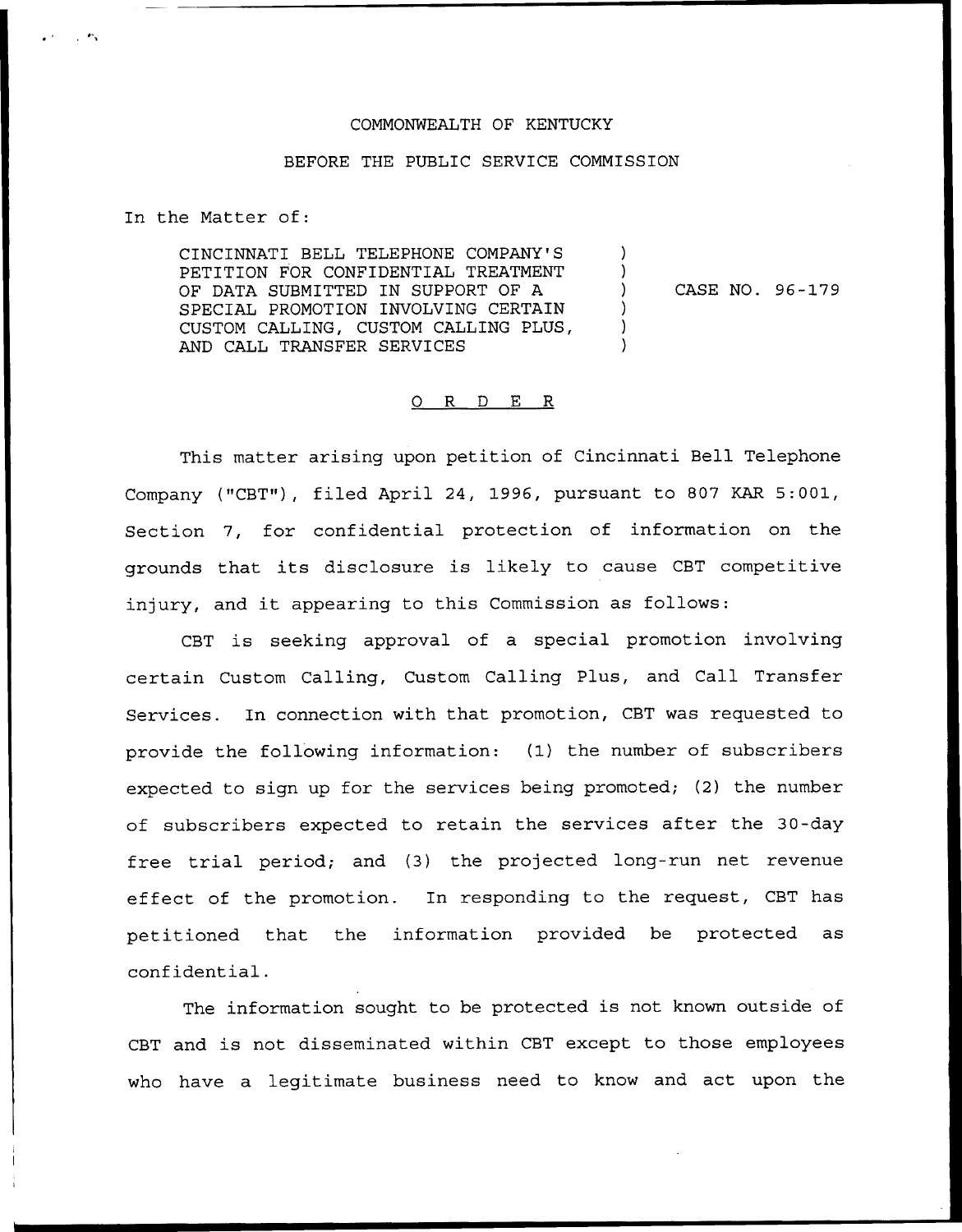information. CBT seeks to preserve the confidentiality of the information through all appropriate means, including the maintenance of proper security at its offices.

The services involved in the special promotion are tariffed services. The technology to offer the same or similar services is currently available to CBT's competitors, many of whom are parties to Administrative Case No. 355,<sup>1</sup> currently pending before the Commission. The data sought to be protected would provide CBT's competitors with valuable CBT marketing, demand and cost information which they could use to plan market entry strategies to the detriment of CBT. Therefore, disclosure of the information would cause CBT competitive injury, and the information should be protected as confidential.

This Commission being otherwise sufficiently advised,

IT IS ORDERED that the information filed in response to the Commission's data request concerning the special promotion of Custom Calling, Custom Calling Plus, and Call Transfer Services, which CBT has petitioned to be withheld from public disclosure, shall be held and retained by this Commission as confidential and shall not be opened for public inspection.

Administrative Case No. 355, An Inquiry Into Local<br>Competition, Universal Service, and the Non-Traffic Competition, Sensitive Access Rate.